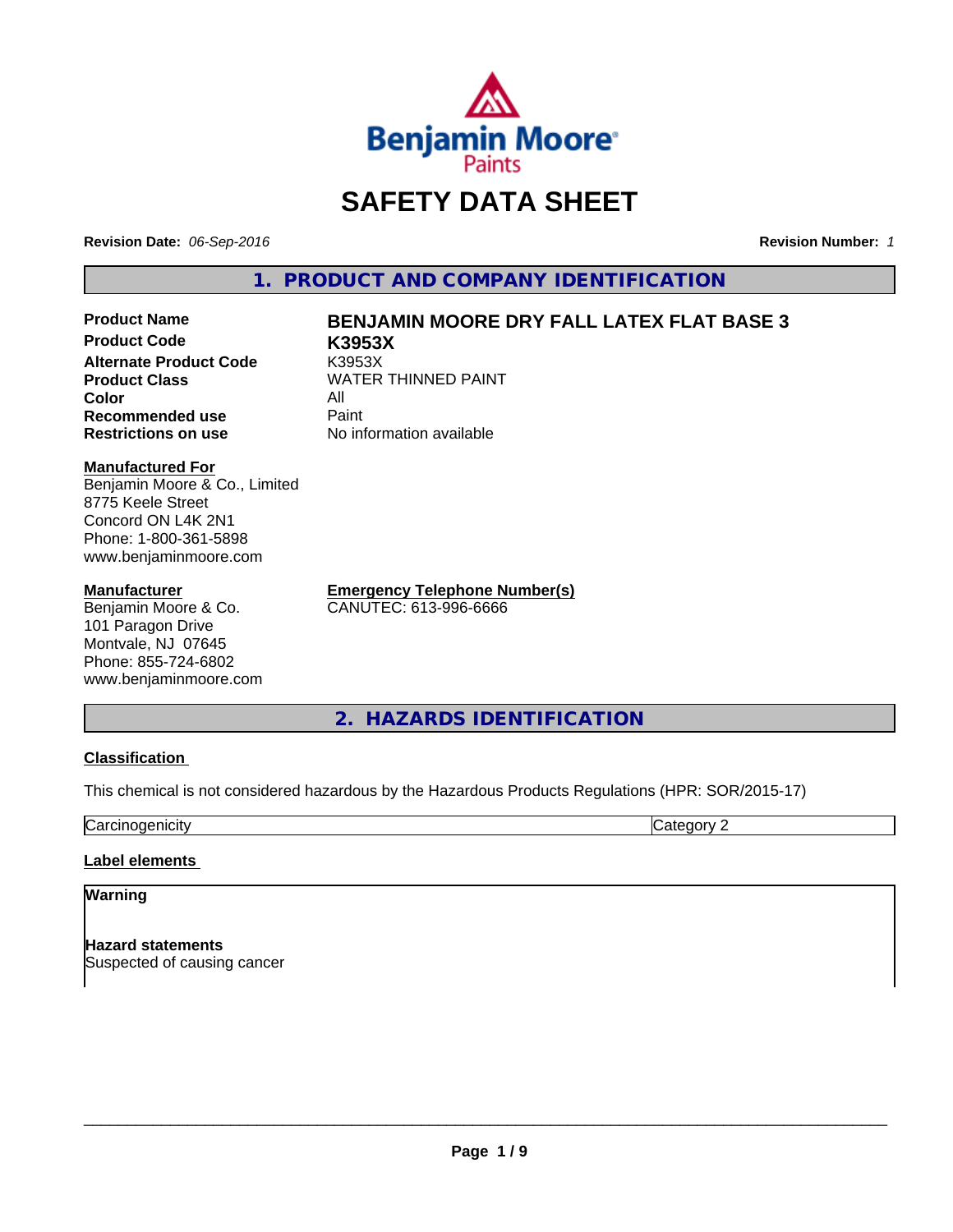

**Appearance** liquid **Contract Contract Contract Contract Contract Contract Contract Contract Contract Contract Contract Contract Contract Contract Contract Contract Contract Contract Contract Contract Contract Contract Con** 

### **Precautionary Statements - Prevention**

Obtain special instructions before use Do not handle until all safety precautions have been read and understood Use personal protective equipment as required

### **Precautionary Statements - Response**

If exposed or concerned get medical attention

### **Precautionary Statements - Storage**

Store locked up

#### **Precautionary Statements - Disposal**

Dispose of contents/container to an approved waste disposal plant

### **Other information**

No information available

### **3. COMPOSITION INFORMATION ON COMPONENTS**

| <b>Chemical Name</b> | <b>CAS-No</b> | Weight % (max) |
|----------------------|---------------|----------------|
| Limestone            | 1317-65-3     | 15 - 40%       |
| Diatomaceous earth   | 61790-53-2    | $-5%$          |
| Titanium dioxide     | 13463-67-7    | $-5%$          |
| Sodium nitrite       | 7632-00-0     | $0.25 - 0.5\%$ |

| 4. FIRST AID MEASURES |                                                                                                    |  |  |  |
|-----------------------|----------------------------------------------------------------------------------------------------|--|--|--|
| <b>General Advice</b> | No hazards which require special first aid measures.                                               |  |  |  |
| <b>Eye Contact</b>    | Rinse thoroughly with plenty of water for at least 15<br>minutes and consult a physician.          |  |  |  |
| <b>Skin Contact</b>   | Wash off immediately with soap and plenty of water<br>removing all contaminated clothes and shoes. |  |  |  |
| <b>Inhalation</b>     | Move to fresh air. If symptoms persist, call a physician.                                          |  |  |  |
| Ingestion             | Clean mouth with water and afterwards drink plenty of<br>water. Consult a physician if necessary.  |  |  |  |
|                       |                                                                                                    |  |  |  |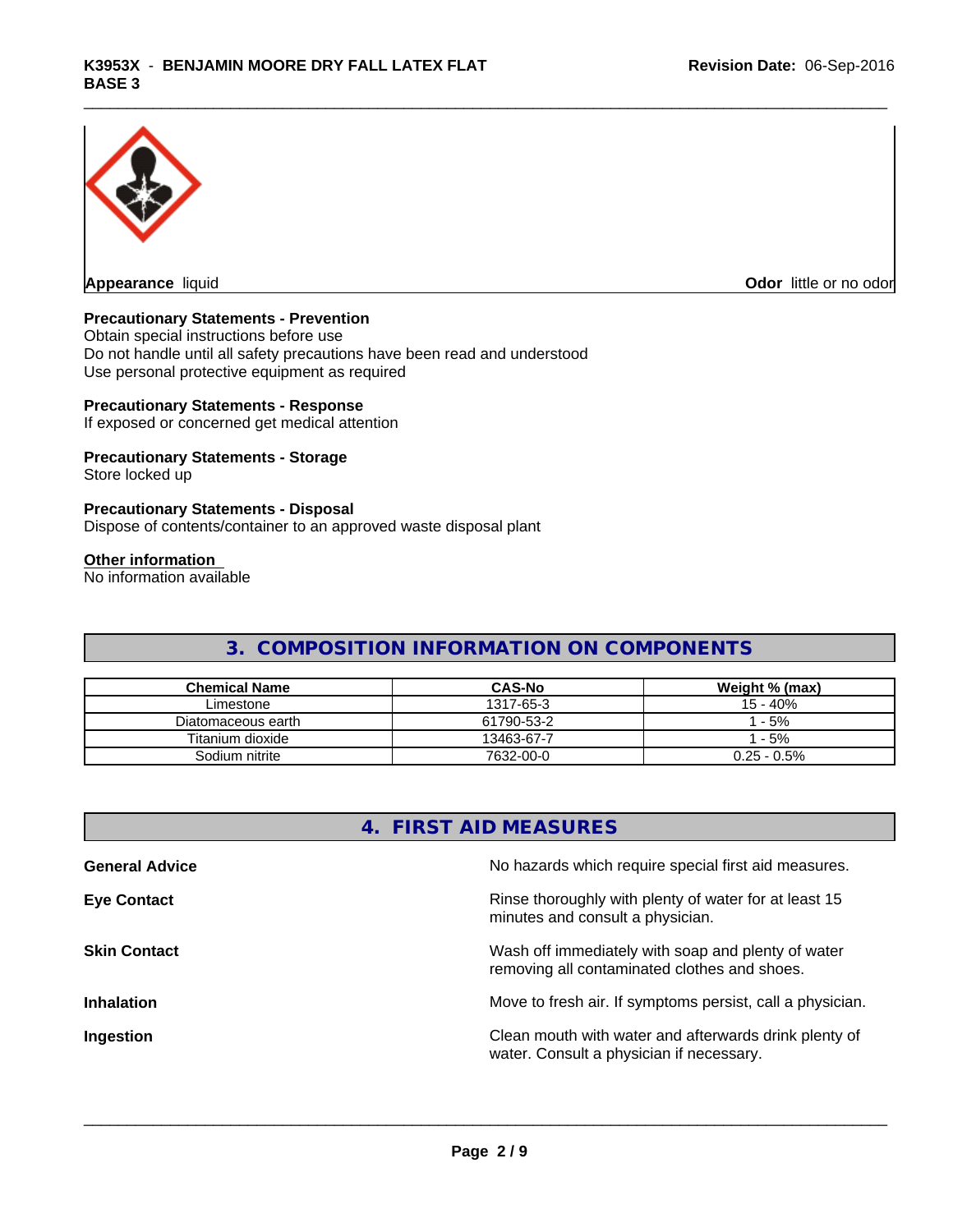| <b>Most Important Symptoms/Effects</b>                                                            | None known.                                                                                                                                  |  |  |
|---------------------------------------------------------------------------------------------------|----------------------------------------------------------------------------------------------------------------------------------------------|--|--|
| <b>Notes To Physician</b>                                                                         | Treat symptomatically.                                                                                                                       |  |  |
|                                                                                                   | 5. FIRE-FIGHTING MEASURES                                                                                                                    |  |  |
| <b>Suitable Extinguishing Media</b>                                                               | Use extinguishing measures that are appropriate to local<br>circumstances and the surrounding environment.                                   |  |  |
| <b>Protective Equipment And Precautions For</b><br><b>Firefighters</b>                            | As in any fire, wear self-contained breathing apparatus<br>pressure-demand, MSHA/NIOSH (approved or equivalent)<br>and full protective gear. |  |  |
| <b>Specific Hazards Arising From The Chemical</b>                                                 | Closed containers may rupture if exposed to fire or<br>extreme heat.                                                                         |  |  |
| <b>Sensitivity To Mechanical Impact</b>                                                           | No                                                                                                                                           |  |  |
| <b>Sensitivity To Static Discharge</b>                                                            | No                                                                                                                                           |  |  |
| <b>Flash Point Data</b><br>Flash Point (°F)<br>Flash Point (°C)<br><b>Flash Point Method</b>      | Not applicable<br>Not applicable<br>Not applicable                                                                                           |  |  |
| <b>Flammability Limits In Air</b><br><b>Lower Explosion Limit</b><br><b>Upper Explosion Limit</b> | Not applicable<br>Not applicable                                                                                                             |  |  |
| Flammability: 0<br>Health: 1<br><b>NFPA</b>                                                       | Instability: 0<br><b>Special: Not Applicable</b>                                                                                             |  |  |
| <b>NFPA Legend</b><br>0 - Not Hazardous<br>1 - Slightly<br>2 - Moderate<br>3 - High<br>4 - Severe |                                                                                                                                              |  |  |

*The ratings assigned are only suggested ratings, the contractor/employer has ultimate responsibilities for NFPA ratings where this system is used.*

*Additional information regarding the NFPA rating system is available from the National Fire Protection Agency (NFPA) at www.nfpa.org.*

### **6. ACCIDENTAL RELEASE MEASURES**

| Avoid contact with skin, eyes and clothing. Ensure<br>adequate ventilation.                          |
|------------------------------------------------------------------------------------------------------|
| Prevent further leakage or spillage if safe to do so.                                                |
| See Section 12 for additional Ecological Information.                                                |
| Soak up with inert absorbent material. Sweep up and<br>shovel into suitable containers for disposal. |
|                                                                                                      |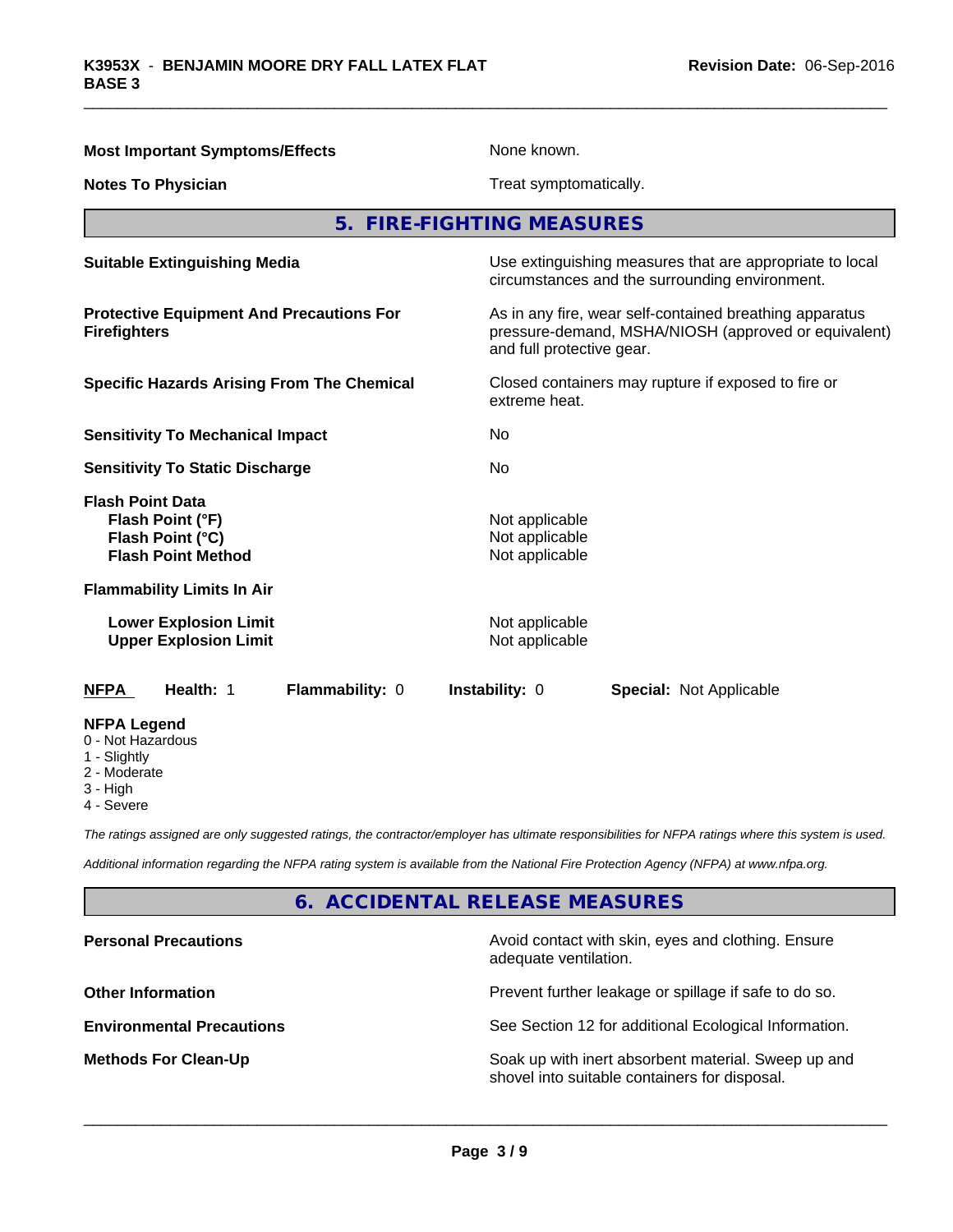### **7. HANDLING AND STORAGE**

**Handling Handling Avoid contact with skin, eyes and clothing. Avoid breathing Handling Avoid breathing** vapors, spray mists or sanding dust. In case of insufficient ventilation, wear suitable respiratory equipment.

**Storage** Storage **Keep container tightly closed.** Keep out of the reach of children.

**Incompatible Materials Incompatible Materials No information available** 

**8. EXPOSURE CONTROLS / PERSONAL PROTECTION**

### **Exposure Limits**

| <b>Chemical Name</b> | <b>ACGIH</b>      | <b>Alberta</b>    | <b>British Columbia</b>     | <b>Ontario</b>            | Quebec                      |
|----------------------|-------------------|-------------------|-----------------------------|---------------------------|-----------------------------|
| Limestone            | N/E               | 10 mg/m $3$ - TWA | 10 mg/m $3$ - TWA           | N/E                       | 10 mg/m $3$ - TWAEV         |
|                      |                   |                   | $3 \text{ mg/m}^3$ - TWA    |                           |                             |
|                      |                   |                   | $20 \text{ mg/m}^3$ - STEL  |                           |                             |
| Diatomaceous earth   | N/E               | N/E               | $4 \text{ mg/m}^3$ - TWA    | N/E                       | 6 mg/m <sup>3</sup> - TWAEV |
|                      |                   |                   | 1.5 mg/m <sup>3</sup> - TWA |                           |                             |
| Titanium dioxide     | 10 mg/m $3$ - TWA | 10 mg/m $3$ - TWA | 10 mg/m $3$ - TWA           | $10 \text{ mg/m}^3$ - TWA | 10 mg/m $3$ - TWAEV         |
|                      |                   |                   | $3$ mg/m <sup>3</sup> - TWA |                           |                             |

#### **Legend**

ACGIH - American Conference of Governmental Industrial Hygienists Alberta - Alberta Occupational Exposure Limits British Columbia - British Columbia Occupational Exposure Limits

Ontario - Ontario Occupational Exposure Limits

Quebec - Quebec Occupational Exposure Limits

N/E - Not established

#### **Personal Protective Equipment**

**Engineering Measures Ensure adequate ventilation, especially in confined areas.** 

**Eye/Face Protection** Safety glasses with side-shields. **Skin Protection Protection Protective gloves and impervious clothing. Respiratory Protection In case of insufficient ventilation wear suitable respiratory** equipment.

**Hygiene Measures Avoid contact with skin, eyes and clothing. Remove and Hygiene Measures** and clothing. Remove and wash contaminated clothing before re-use. Wash thoroughly after handling.

### **9. PHYSICAL AND CHEMICAL PROPERTIES**

**Appearance** liquid **Odor** little or no odor **Density (Ibs/gal)** 11.5 - 11.6 **Specific Gravity** 1.37 - 1.39

**Odor Threshold No information available No information available pH** No information available **Viscosity (cps)** No information available **Solubility No information available No** information available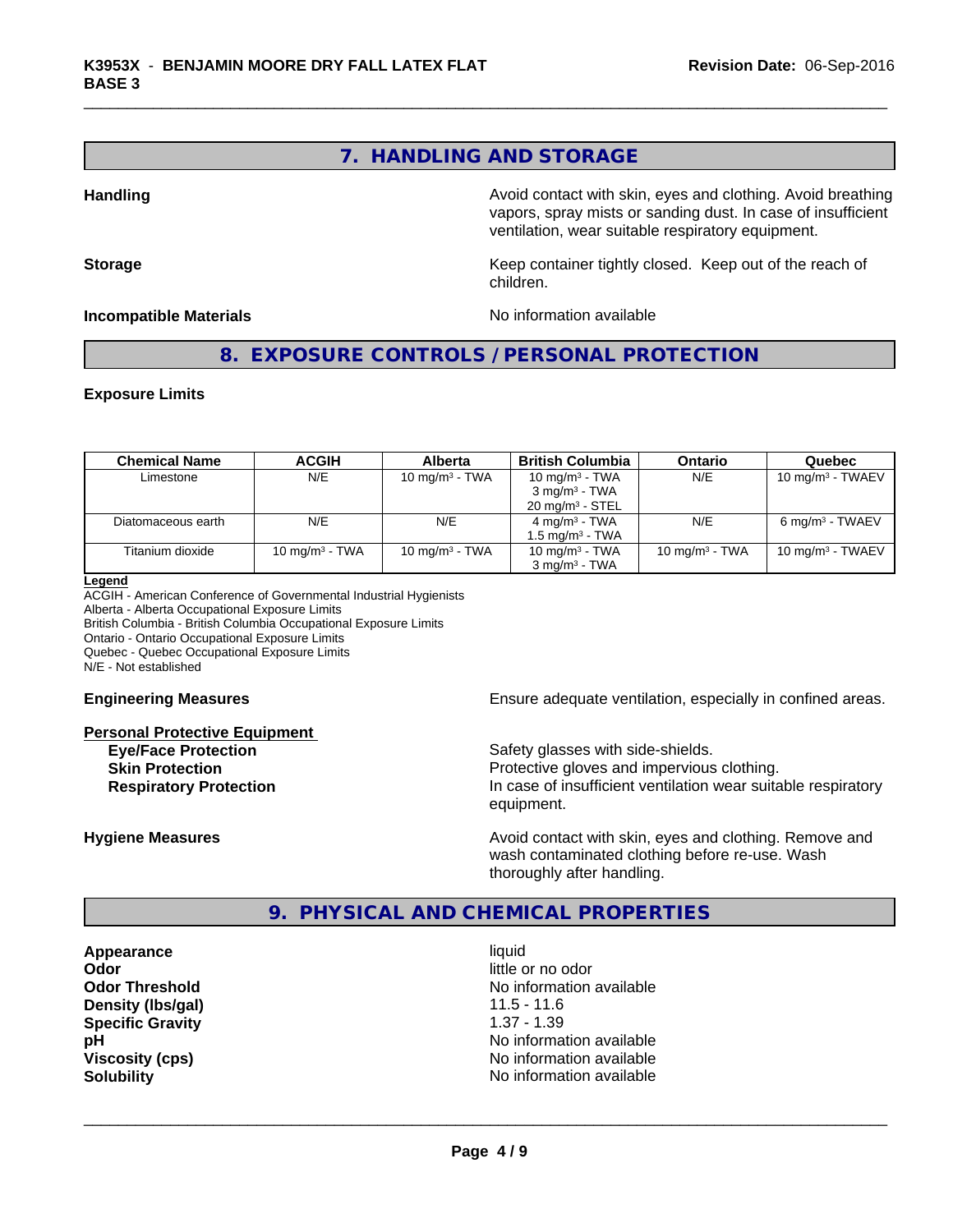**Water Solubility**<br> **Evaporation Rate**<br> **Evaporation Rate**<br> **Evaporation Rate Evaporation Rate No information available**<br> **Vapor Pressure No information available**<br>
No information available **Vapor Density**<br> **We Solids**<br>
We Solids
2019<br>
We Note that the Solid S0 - 60 **Wt. % Solids** 50 - 60<br> **Vol. % Solids** 30 - 40 **Vol. % Solids Wt.** % Volatiles 40 - 50 **Vol. % Volatiles** 60 - 70 **VOC Regulatory Limit (g/L)** < 50 **Boiling Point (°F)** 212 **Boiling Point (°C)** 100 **Freezing Point (°F)** 32 **Freezing Point (°C)** 0 **Flash Point (°F)**<br> **Flash Point (°C)**<br> **Flash Point (°C)**<br> **C Flash Point (°C) Flash Point Method**<br> **Flammability (solid, gas)**<br>
Not applicable<br>
Not applicable **Flammability** (solid, gas) **Upper Explosion Limit** Not applicable **Lower Explosion Limit**<br> **Autoignition Temperature (°F)**<br> **Autoignition Temperature (°F)**<br> **Autoignition Temperature (°F) Autoignition Temperature (°F) Autoignition Temperature (°C)** No information available **Decomposition Temperature (°F)** No information available **Decomposition Temperature (°C)** No information available **Partition Coefficient (n-octanol/water)** No information available

**No information available** 

### **10. STABILITY AND REACTIVITY**

| <b>Reactivity</b>                         | Not Applicable                           |
|-------------------------------------------|------------------------------------------|
| <b>Chemical Stability</b>                 | Stable under normal conditions.          |
| <b>Conditions To Avoid</b>                | Prevent from freezing.                   |
| <b>Incompatible Materials</b>             | No materials to be especially mentioned. |
| <b>Hazardous Decomposition Products</b>   | None under normal use.                   |
| <b>Possibility Of Hazardous Reactions</b> | None under normal conditions of use.     |

### **11. TOXICOLOGICAL INFORMATION**

### **Product Information Information on likely routes of exposure**

**Principal Routes of Exposure Exposure** Eye contact, skin contact and inhalation. **Acute Toxicity Product Information Information No information available Information on toxicological effects Symptoms** No information available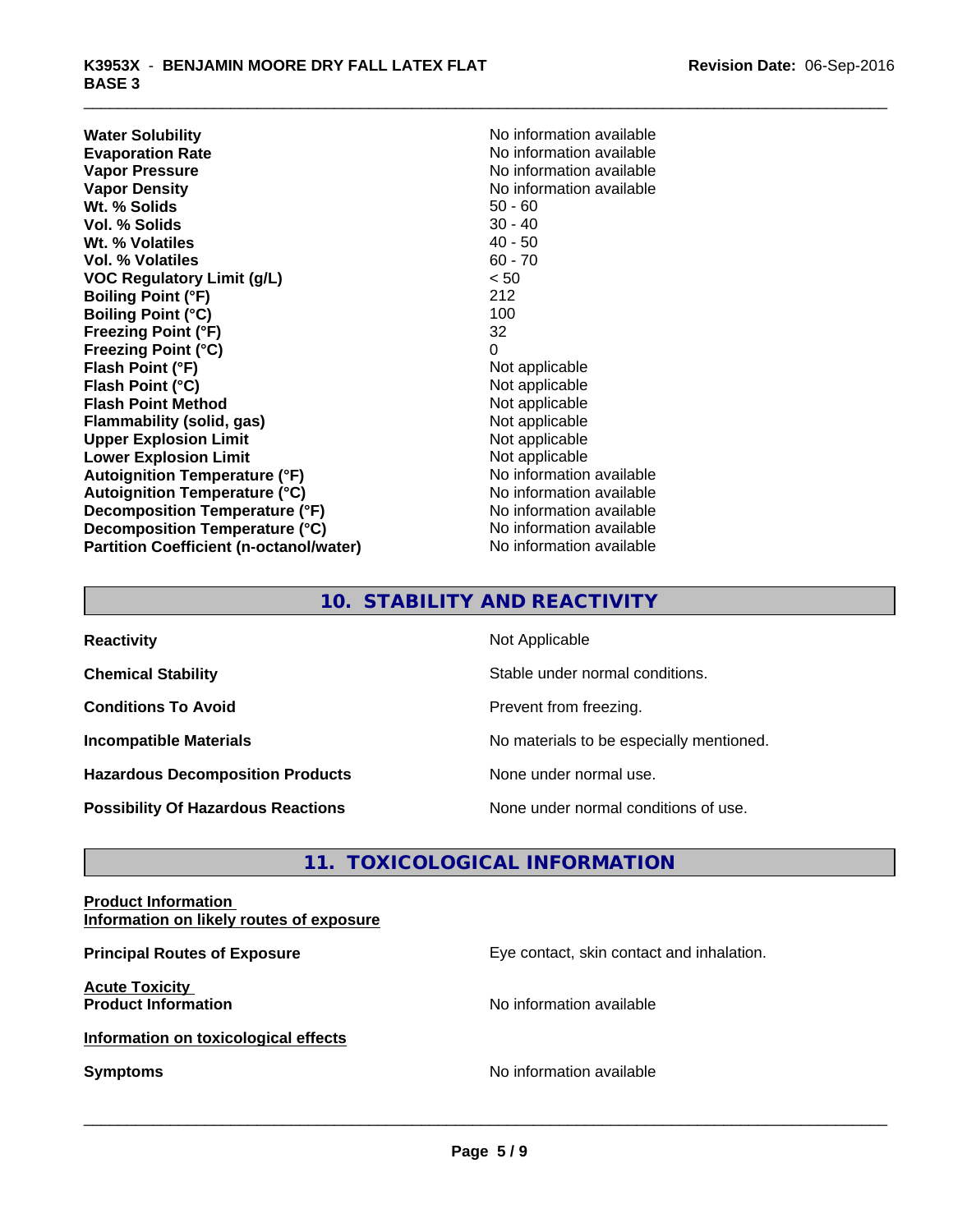### **Delayed and immediate effects as well as chronic effects from short and long-term exposure**

| Eye contact                     | May cause slight irritation                                                                                     |
|---------------------------------|-----------------------------------------------------------------------------------------------------------------|
| <b>Skin contact</b>             | Substance may cause slight skin irritation. Prolonged or<br>repeated contact may dry skin and cause irritation. |
| <b>Inhalation</b>               | May cause irritation of respiratory tract.                                                                      |
| Ingestion                       | Ingestion may cause gastrointestinal irritation, nausea,<br>vomiting and diarrhea.                              |
| Sensitization:                  | No information available.                                                                                       |
| <b>Neurological Effects</b>     | No information available.                                                                                       |
| <b>Mutagenic Effects</b>        | No information available.                                                                                       |
| <b>Reproductive Effects</b>     | No information available.                                                                                       |
| <b>Developmental Effects</b>    | No information available.                                                                                       |
| <b>Target Organ Effects</b>     | No information available.                                                                                       |
| <b>STOT - single exposure</b>   | No information available.                                                                                       |
| <b>STOT - repeated exposure</b> | No information available.                                                                                       |
| Other adverse effects           | No information available.                                                                                       |
| <b>Aspiration Hazard</b>        | No information available.                                                                                       |

### **Numerical measures of toxicity**

**The following values are calculated based on chapter 3.1 of the GHS document**

**ATEmix (oral)** 17817 mg/kg

**Component**

Titanium dioxide LD50 Oral: > 10000 mg/kg (Rat) Sodium nitrite LD50 Oral: 180 mg/kg (Rat) LC50 Inhalation (Dust): 5.5 mg/m<sup>3</sup> (Rat, 4 hr.)

### **Chronic Toxicity**

### **Carcinogenicity**

*The information below indicateswhether each agency has listed any ingredient as a carcinogen:.*

| <b>Chemical Name</b> | <b>IARC</b>                    | <b>NTP</b> |
|----------------------|--------------------------------|------------|
|                      | 2B - Possible Human Carcinogen |            |
| Titanium dioxide     |                                |            |
|                      | 2A - Probable Human Carcinogen |            |
| l Sodium nitrite     |                                |            |

• Although IARC has classified titanium dioxide as possibly carcinogenic to humans (2B), their summary concludes: "No significant exposure to titanium dioxide is thought to occur during the use of products in which titanium dioxide is bound to other materials, such as paint."

### **Legend**

IARC - International Agency for Research on Cancer NTP - National Toxicity Program OSHA - Occupational Safety & Health Administration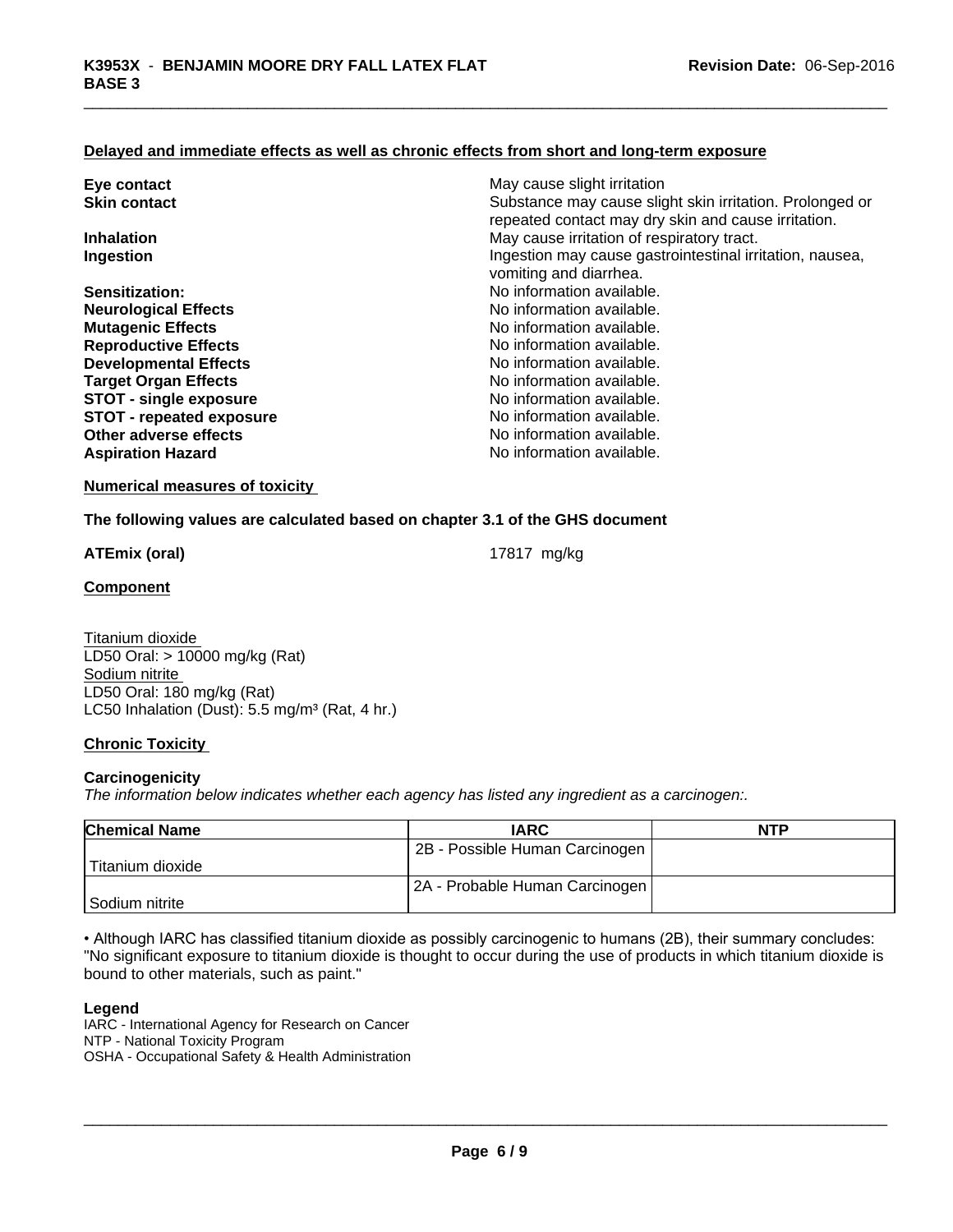### **12. ECOLOGICAL INFORMATION**

### **Ecotoxicity Effects**

The environmental impact of this product has not been fully investigated.

### **Product Information**

### **Acute Toxicity to Fish**

No information available

#### **Acute Toxicity to Aquatic Invertebrates**

No information available

#### **Acute Toxicity to Aquatic Plants**

No information available

### **Persistence / Degradability**

No information available.

### **Bioaccumulation / Accumulation**

No information available.

#### **Mobility in Environmental Media**

No information available.

#### **Ozone**

No information available

### **Component**

#### **Acute Toxicity to Fish**

Titanium dioxide  $LC50:$  > 1000 mg/L (Fathead Minnow - 96 hr.)

#### **Acute Toxicity to Aquatic Invertebrates**

No information available

#### **Acute Toxicity to Aquatic Plants**

No information available

### **13. DISPOSAL CONSIDERATIONS**

**Waste Disposal Method Dispose of in accordance with federal, state, provincial,** and local regulations. Local requirements may vary, consult your sanitation department or state-designated environmental protection agency for more disposal options.

### **14. TRANSPORT INFORMATION**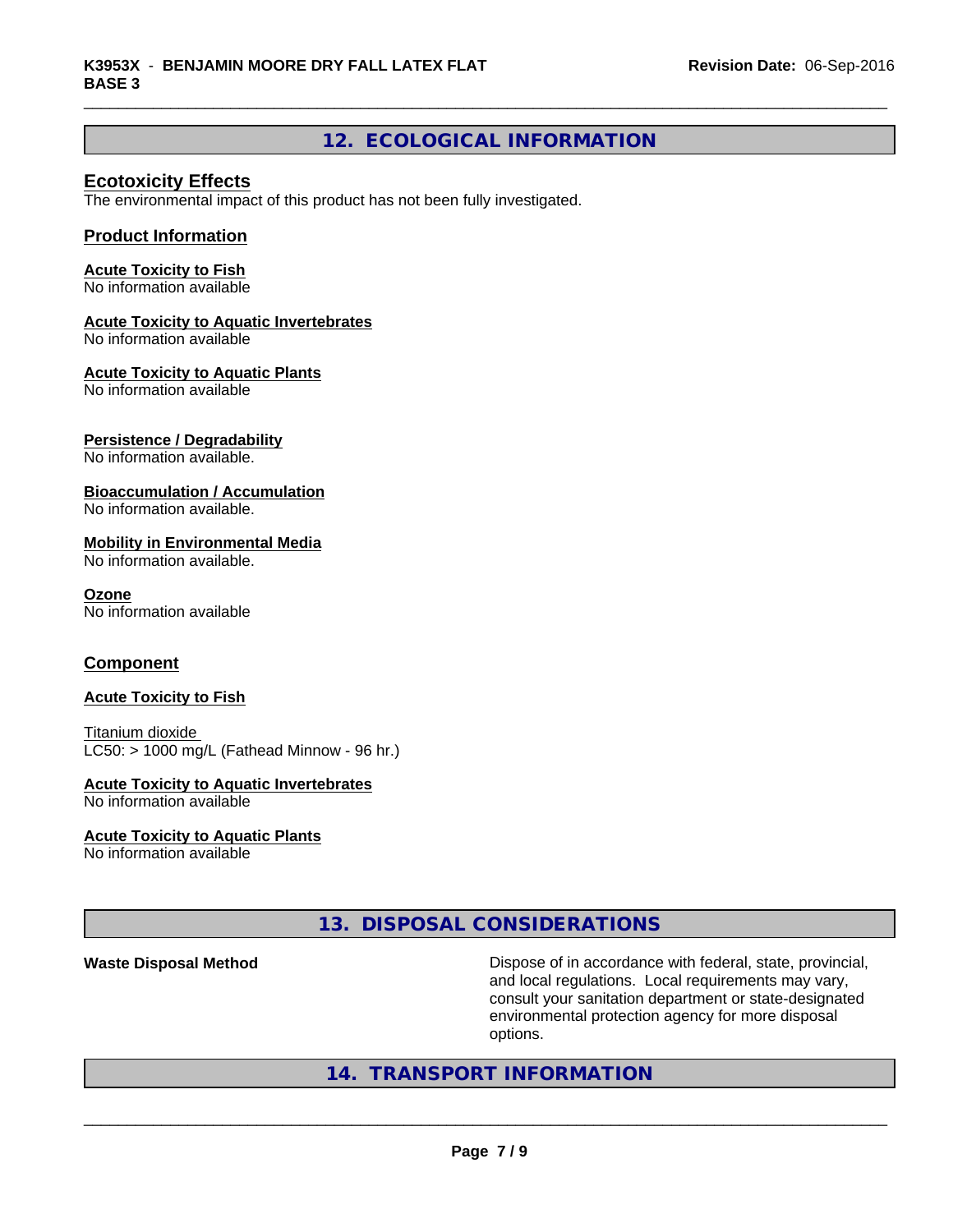| <b>TDG</b>        | Not regulated |
|-------------------|---------------|
| <b>ICAO/IATA</b>  | Not regulated |
| <b>IMDG / IMO</b> | Not regulated |

### **15. REGULATORY INFORMATION**

### **International Inventories**

| <b>TSCA: United States</b> | Yes - All components are listed or exempt. |
|----------------------------|--------------------------------------------|
| <b>DSL: Canada</b>         | Yes - All components are listed or exempt. |

### **National Pollutant Release Inventory (NPRI)**

**NPRI Parts 1- 4** This product contains the following Parts 1-4 NPRI chemicals:

| Chemical Name      | CAS-No    | Weight % (max)     | <b>NPRI Parts</b><br>-4<br>н. |
|--------------------|-----------|--------------------|-------------------------------|
| 30dium.<br>nitrite | 7632-00-0 | 0.5%<br>つに<br>u.zu | Listec<br>.                   |

#### **NPRI Part 5**

This product contains the following NPRI Part 5 Chemicals:

*None*

### **WHMIS Regulatory Status**

This product has been classified in accordance with the hazard criteria of the Hazardous Products Regulations (HPR) and the SDS contains all the information required by the HPR.

### **16. OTHER INFORMATION**

| HMIS -              | <b>Health:</b> $1^*$ | <b>Flammability: 0</b> | <b>Reactivity: 0</b> | PPE: - |  |
|---------------------|----------------------|------------------------|----------------------|--------|--|
| <b>HMIS Legend</b>  |                      |                        |                      |        |  |
| 0 - Minimal Hazard  |                      |                        |                      |        |  |
| 1 - Slight Hazard   |                      |                        |                      |        |  |
| 2 - Moderate Hazard |                      |                        |                      |        |  |
| 3 - Serious Hazard  |                      |                        |                      |        |  |

- 
- 4 Severe Hazard
- \* Chronic Hazard

X - Consult your supervisor or S.O.P. for "Special" handling instructions.

*Note: The PPE rating has intentionally been left blank. Choose appropriate PPE that will protect employees from the hazards the material will present under the actual normal conditions of use.*

*Caution: HMISÒ ratings are based on a 0-4 rating scale, with 0 representing minimal hazards or risks, and 4 representing significant hazards or risks. Although HMISÒ ratings are not required on MSDSs under 29 CFR 1910.1200, the preparer, has chosen to provide them. HMISÒ ratings are to be used only in conjunction with a fully implemented HMISÒ program by workers who have received appropriate HMISÒ training. HMISÒ is a*